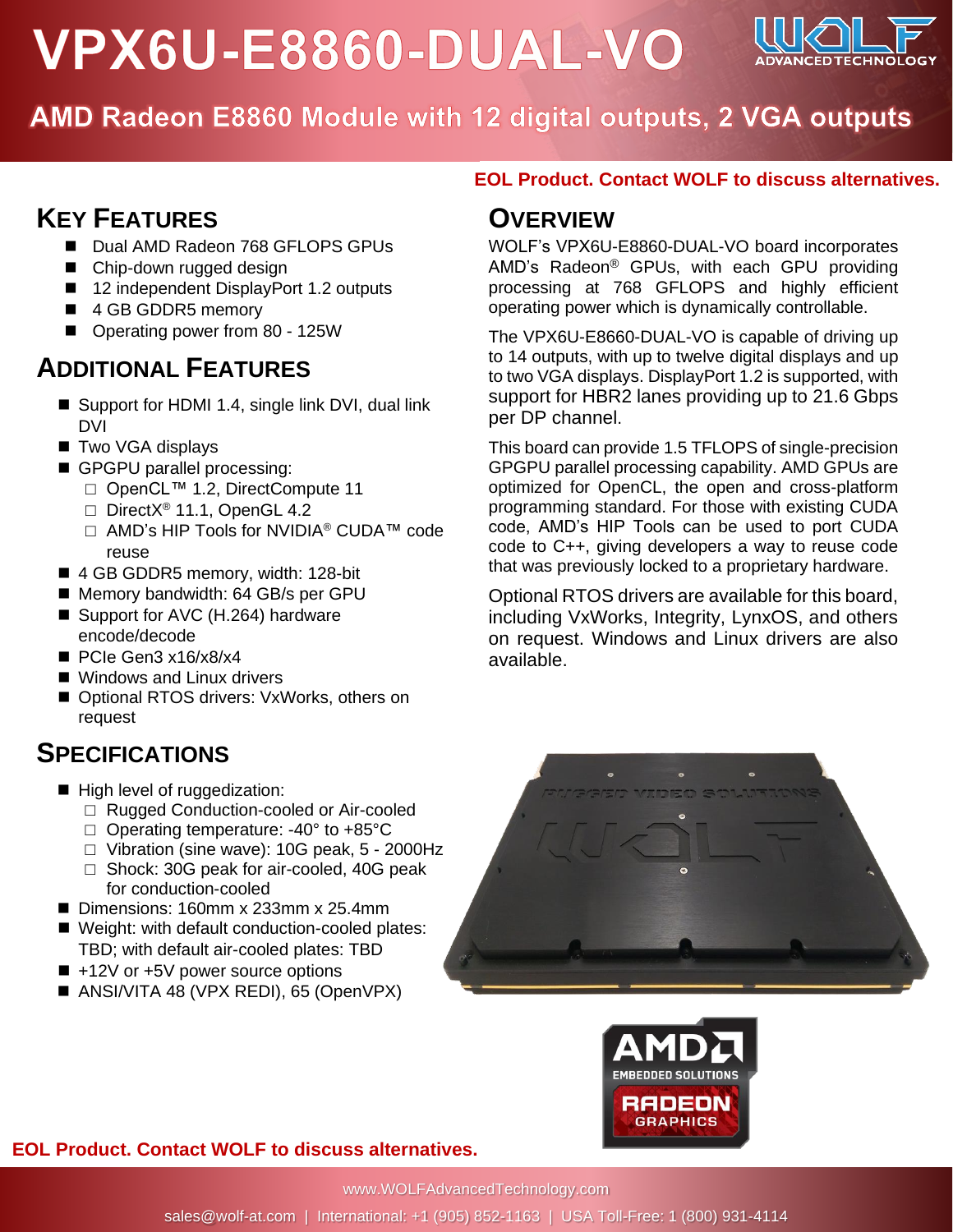## **VPX6U-E8860-DUAL-V0**



#### **EOL Product. Contact WOLF to discuss alternatives.**



www.WOLFAdvancedTechnology.com